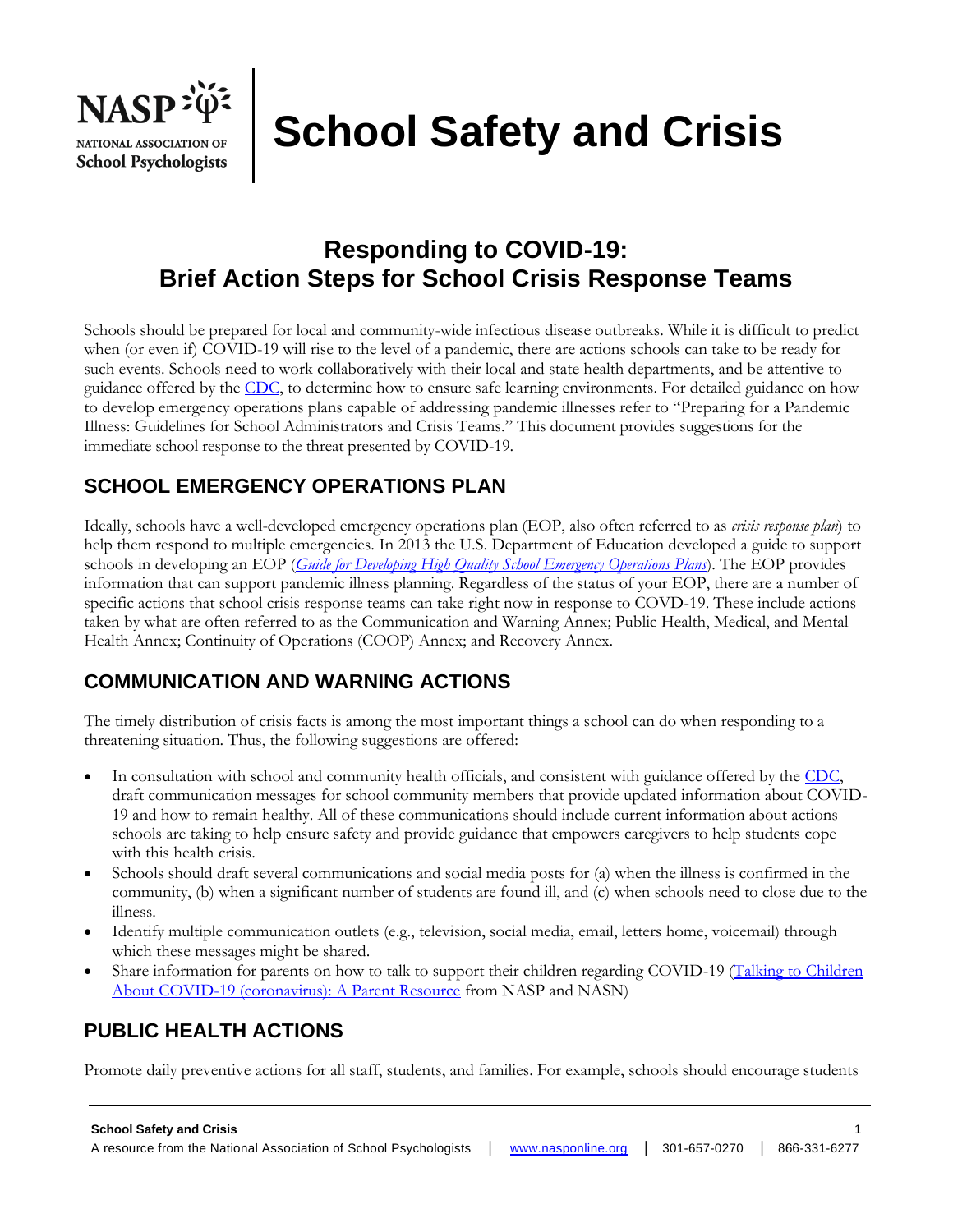to engage in **health-promoting behaviors** that prevent illnesses:

- Wash hands multiple times a day for at least 20 seconds.
- Don't share food or drinks.
- Give elbow bumps instead of handshakes.
- Encourage students and school staff members to eat a balanced diet, get enough sleep, and exercise regularly to help them develop strong immune systems capable of fighting illness.

Public health actions also include activities that help **reduce the spread** of infectious diseases. For example:

- Know the symptoms of COVID-19 and ensure that information is made available to the school community in developmentally appropriate ways.
- Provide training about flu transmission and control measures. Train students to cover their mouths with a tissue when they sneeze or cough and throw out the tissue immediately, or to sneeze or cough into the bends of their elbows.
- Educate employees, visitors, and primary caregivers not to come to the school if they have flu symptoms. Reinforce for families to keep sick children home.
- Establish or reinforce procedures for how families let the school know if their child is sick. These procedures should include letting the school know why the student has been kept home so as to be able to track symptoms. If children are diagnosed with COVID-19, parents must let the school know so they can communicate with, and get guidance from, local health authorities.
- School health professionals might consider interviewing flu-like illness cases for pandemic risk factors and following CDC guidelines for health professionals regarding next steps.
- Begin to conduct active surveillance to identify influenza cases (e.g., review temperature logs; triage "sick" calls, hospitalizations, staff absences, unexplained deaths).

Also, attend to the **school building** itself. For example:

- Consider changing the air conditioning system filters; during the day, where possible, increase ventilation.
- Following each school day, the school should be thoroughly ventilated and cleaned. This can be done by opening all doors and windows or turning the air conditioning or heating systems up.
- Ensure that school administrators can control access to the buildings. Each school should have a plan to close certain entrances and exits, and to monitor others. To prepare for disease outbreaks, identify a main entrance and an indoor area where students and staff can be screened prior to moving to classrooms or other areas of the school.

## **MEDICAL ACTIONS**

If they have not already done so, school health professionals should:

- Assess adequacy of infection-control supplies and review distribution plan.
- Identify areas within the school facility that can be used for isolation and quarantine.
- Develop plans for stockpiling and distributing infection-control supplies.
- Initiate screening for flu-like illnesses at the front desk and nurses' offices.
- Isolate and send home staff or students with flu-like symptoms, utilizing supervised isolation areas in the school—access to this room should be strictly limited and monitored (i.e., parents picking up their ill children should be escorted to and from the isolation area), and a carefully monitored student checkout system should be activated.

## **MENTAL HEALTH ACTIONS**

School personnel should provide caregivers with [information regarding how to address the stress](http://www.nasponline.org/x54786.xml) that might be generated by COVID-19. In addition to being told who to contact if they want help addressing their child's anxiety about this virus, they should be advised that striving to find ways to make the danger associated with COVID-19

#### **School Safety and Crisis** 2